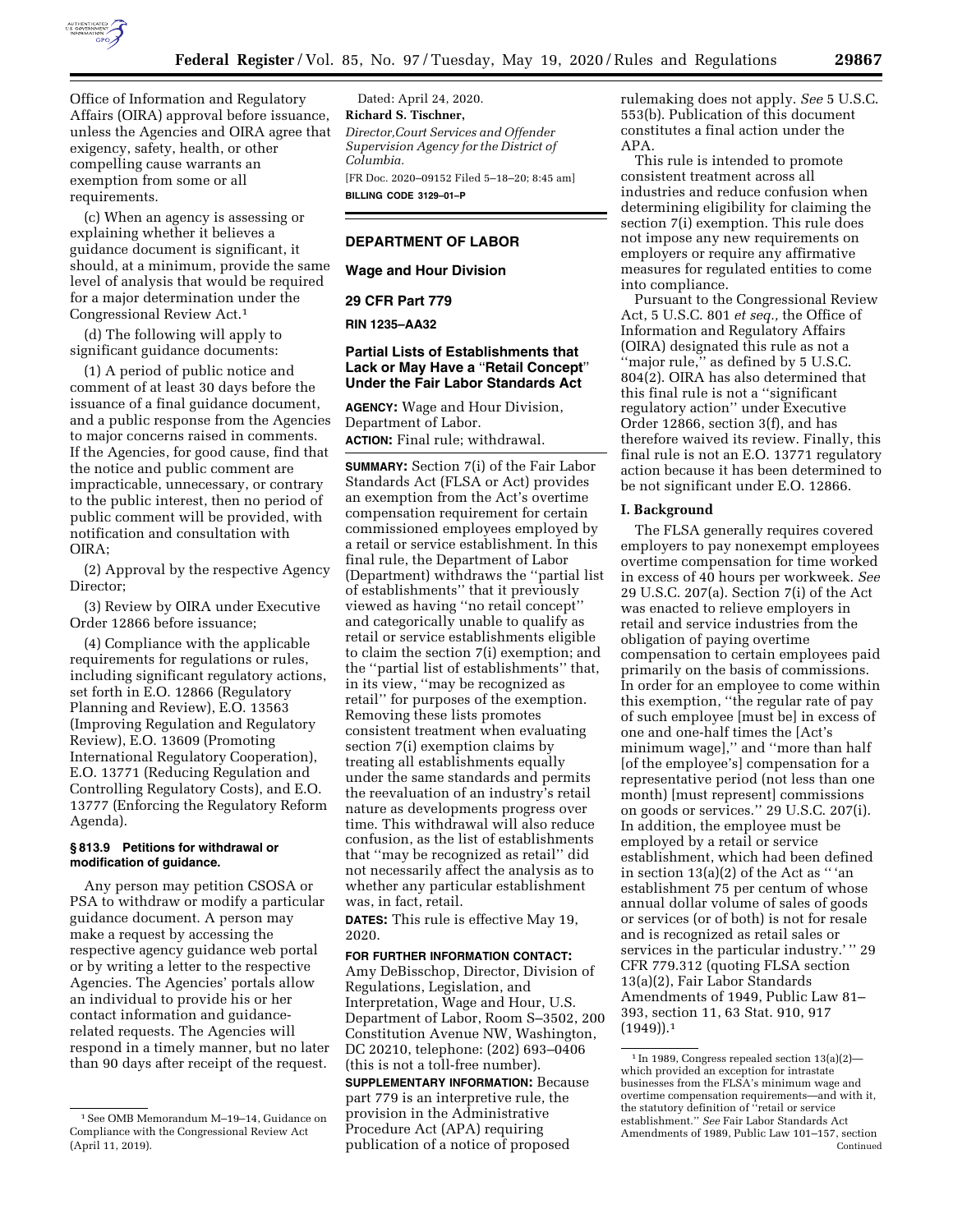The Department has interpreted ''retail or service establishment'' as requiring the establishment to have a ''retail concept.'' 29 CFR 779.316. Such an establishment typically ''sells goods or services to the general public,'' ''serves the everyday needs of the community,'' ''is at the very end of the stream of distribution,'' disposes its products and skills ''in small quantities,'' and ''does not take part in the manufacturing process.'' *Id.* at § 779.318(a).

In 1961, the Department introduced in part 779, without notice-and-comment because it was an interpretive rule, a lengthy but non-exhaustive list of 89 types of establishments that it viewed as lacking a ''retail concept.'' *See* 26 FR 8333, 8355 (Sept. 2, 1961) (introducing 29 CFR 779.317). In 1970, the Department amended § 779.317, again without notice-and-comment because it was an interpretive rule, to add to the list another 45 establishments that it viewed as lacking a ''retail concept.'' *See* 35 FR 5856, 5881–82 (Apr. 9, 1970). Section 779.317 was not amended further.

Section 779.317's non-retail list included establishments in various industries such as dry cleaners, tax preparers, laundries, roofing companies, travel agencies, blue printing and photostating establishments, stamp and coupon redemption stores, and telegraph companies. The Department's view was that the establishments on the list could not qualify as retail or service establishments eligible to claim the section 7(i) exemption. Although some of the establishments on the list

included citations to authorities,<sup>2</sup> in most cases § 779.317 did not provide any explanation for why a particular establishment categorically lacked a retail concept.

The same 1961 interpretive rule that introduced § 779.317 also included in part 779 a separate non-exhaustive list of 77 types of establishments that ''may be recognized as retail.'' *See* 26 FR 8333, 8356 (Sept. 2, 1961) (introducing 29 CFR 779.320). The Department amended § 779.320 in 1971, again without notice and comment because it was an interpretive rule, to remove ''valet shops'' from the list. *See* 36 FR 14466 (Aug. 6, 1971). Section 779.320 was not amended further.

The ''may be'' retail list included establishment in industries such as coal yards, fur repair and storage shops, household refrigerator service and repair shops, masseur establishments, piano tuning establishments, reducing establishments, scalp-treatment establishments, and taxidermists. Section 779.320 provided no explanation why any of the listed industries were included.

## **II. Explanations for Withdrawal of Section 779.317**

The Department hereby withdraws the regulatory provision found at 29 CFR 779.317, which lists specific types of establishments that, in the Department's view, lacked a retail concept and were therefore ineligible to claim the section 7(i) exemption. Establishments which had been listed as lacking a retail concept may now assert under part 779 that they have a retail concept and may be able to qualify as retail or service establishments. The Department will now apply its interpretations set forth in § 779.318 and elsewhere in part 779 to determine whether establishments previously listed in § 779.317 have a retail concept and satisfy the additional criteria necessary to qualify as retail or service establishments.3 Accordingly, the Department will apply one analysis the same analysis—to all establishments, thus promoting

consistent treatment for purposes of the section 7(i) exemption.

Moreover, the generally applicable analysis set forth in § 779.318 and elsewhere in part 779 is better suited to account for developments in industries over time regarding whether they are retail or not. For example, an industry may gain or lose retail characteristics over time as the economy develops and modernizes, or for other reasons. A static list of establishments that absolutely lack a retail concept cannot account for such developments or modernization, which could have caused confusion for establishments as they tried to assess the applicability and impact of the list. The generally applicable analysis set forth in § 779.318 and elsewhere in part 779 better addresses each particular establishment's retail nature or lack thereof and is unlikely to result in similar confusion.

Statements of courts that have questioned the reasoning behind the list in § 779.317 inform the Department's action. For instance, the Seventh Circuit recently described the list as an ''incomplete, arbitrary, and essentially mindless catalog.'' *Alvarado,* 782 F.3d at 371. The Ninth Circuit, in turn, said that ''the list does not appear to flow from any cohesive criteria for retail and non-retail establishments'' and declined to defer to the list with respect to schools. *Martin* v. *The Refrigeration Sch., Inc.,* 968 F.2d 3, 7 n.2 (9th Cir. 1992); *see also, e.g., Wells* v. *TaxMasters, Inc.,* No. 4:10–CV–2373, 2012 WL 4214712, at \*6 (S.D. Tex. Sept. 18, 2012) (concluding that the listing of ''tax services'' in § 779.317 was not determinative and finding that a taxconsulting and tax-preparation services company met part 779's criteria for a retail or service establishment); *Reich* v. *Cruises Only, Inc.,* No. 95–660–CIV– ORL–19, 1997 WL 1507504, at \*4–5 (M.D. Fla. June 5, 1997) (concluding that ''excluding a travel agency from those establishments possessing a retail concept appear[s] to be arbitrary and without any rational basis explained in the regulations,'' especially considering that travel agencies better fit the criteria in § 779.318 than some of the establishments listed in § 779.317). *But see, e.g., Brennan* v. *Great Am. Discount & Credit Co., Inc.,* 477 F.2d 292, 296–97 (5th Cir. 1973) (finding ''the Administrator has considered all relevant issues'' in including employment agencies in § 779.317's list and relying on the regulations to rule that employment agencies lacked the necessary retail concept to qualify as retail or service establishments); *Burden*  v. *SelectQuote Ins. Servs.,* 848 F.

<sup>3, 103</sup> Stat. 938, 939 (1989)). However, because ''retail or service establishment'' was defined in section 13(a)(2) of the Act when the section 7(i) exemption was added to the Act in 1961 and because ''the legislative history of the 1961 amendments to the Act [indicated] that no different meaning was intended by the term 'retail or service establishment' from that already established by the Act's definition,'' the Department continues to use the repealed section 13(a)(2) definition of ''retail or service establishment'' to determine whether an employer qualifies as a ''retail or service establishment'' for purposes of the section 7(i) exemption. *See* 29 CFR 779.312 (citing legislative history) & § 779.411; WHD Opinion Letter FLSA2005–44, 2005 WL 3308615 (Oct. 24, 2005); WHD Opinion Letter FLSA2003–1, 2003 WL 23374597 (Mar. 17, 2003); *see also Gieg* v. *DDR, Inc.,* 407 F.3d 1038, 1047 (9th Cir. 2005) (agreeing that repealed section 13(a)(2)'s definition of ''retail or service establishment'' applies to the section 7(i) exemption); *Reich* v. *Delcorp, Inc.,* 3 F.3d 1181, 1183 (8th Cir. 1993) (same). *But see Alvarado* v. *Corp. Cleaning Servs., Inc.,* 782 F.3d 365, 369–71 (7th Cir. 2015) (rejecting the legislative history cited in the Department's regulations and refusing to apply repealed section 13(a)(2)'s definition of ''retail or service establishment'' to the section 7(i) exemption because that exemption has a ''very different purpose'' than the provision in the Act for which the definition was initially included).

<sup>2</sup>Some of the authorities cited have subsequently been called into question. For instance, §779.317 cited *Schmidt* v. *Peoples Telephone Union of Maryville, Mo.,* 138 F.2d 13 (8th Cir. 1943) as authority for including telephone companies on the list. More recently, a district court noted that *Schmidt* and the list generally ''do not take into account changes in the size of and technologies in the current retail economy.'' *In re: DirecTech Sw., Inc.,* No. 08–1984, 2009 WL 10663104, at \*9 (E.D. La. Nov. 19, 2009).

<sup>3</sup>*See, e.g.,* 29 CFR 779.316, 319, 321 (further discussing retail concept) & 779.322–336 (discussing additional criteria to qualify as a retail or service establishment).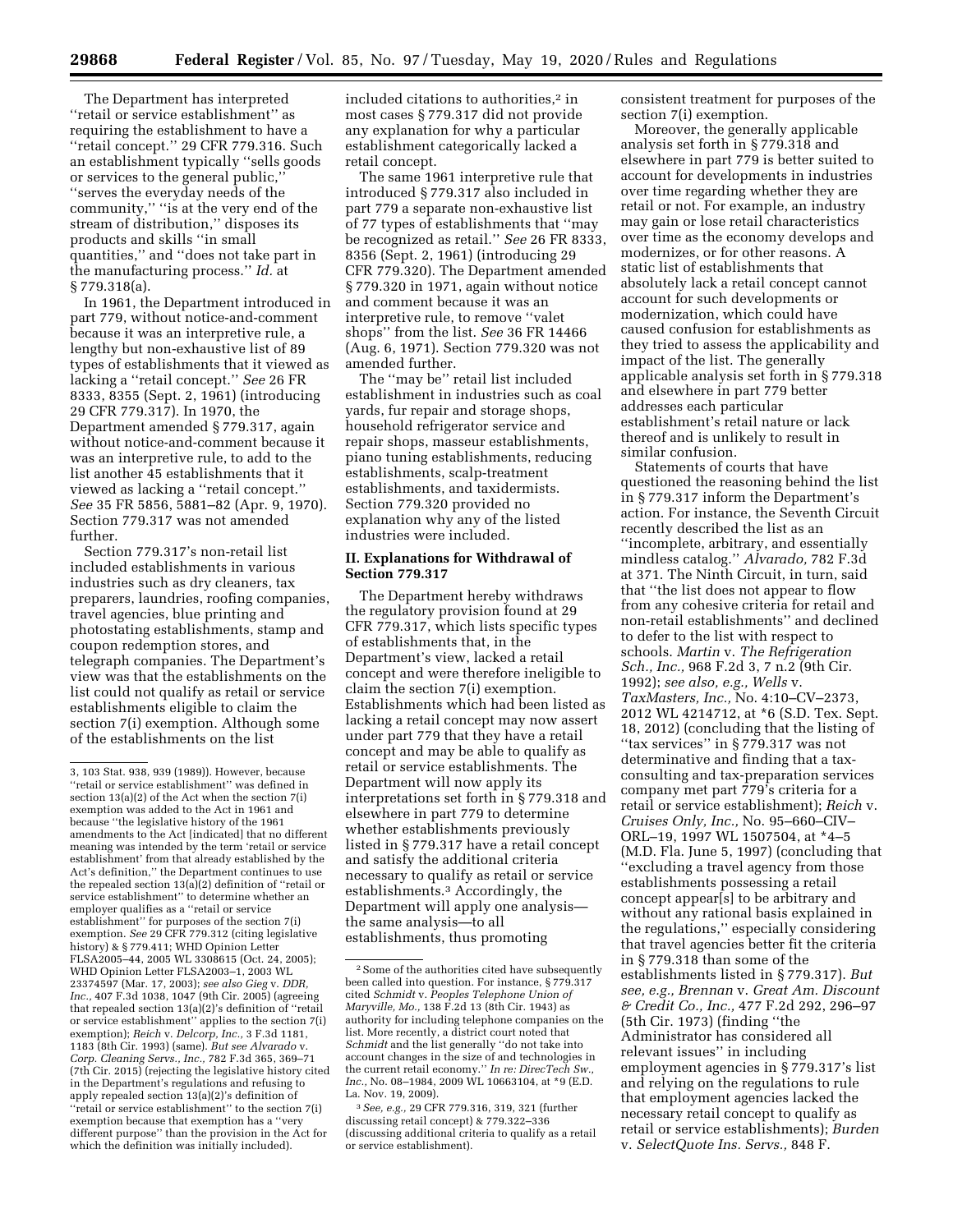Supp.2d 1075, 1084–86 (N.D. Cal. 2012) (finding § 779.317 to be ''persuasive'' and ruling that defendant fell ''within the brokerage industry that section 779.317 finds to lack the requisite retail concept to qualify for an exemption from the FLSA's overtime requirements''); *McKenzie* v. *Lindstrom Air Conditioning, Inc.,* No. 08–CV– 61378, 2009 WL 10667579, at \*3 (S.D. Fla. Sept. 3, 2009) (noting ''the specific carveout for air-conditioning contractors from the retail concept'' in § 779.317 and deciding to ''follow the guidance provided by this DOL interpretation'' to conclude that they do not qualify as retail or service establishments).

## **III. Explanations for Withdrawal of Section 779.320**

The Department further withdraws the regulatory provision found at 29 CFR 779.320, which listed types of establishments that, in the Department's view, ''may be recognized as retail'' and therefore may have been eligible to claim the section 7(i) exemption. Part 779 explains that ''the mere fact that an establishment is of a type noted in § 779.320 does not mean that any particular sales of such establishment are within the retail concept.'' 29 CFR 779.321(a). Rather, an establishment on the ''may be'' retail list was subject to the same retail concept requirements as an establishment not on the list. Thus, establishments on the ''may be'' retail list will still be found to lack a retail concept if they fail to satisfy the Department's criteria for retail concept set forth in § 779.318. *See, e.g., Brennan*  v. *Parnham,* 366 F. Supp. 1014, 1023 (W.D. Pa. 1973) (opining that, even if defendant operated ''automobile repair garages [as listed] in Section 779.320 . . . he has still failed to meet the second requirement that the particular services must be recognized as retail services''). And establishments not on the ''may be'' retail list may still be recognized as retail if they satisfy those criteria. *See, e.g., Alvarado* v. *Corp. Cleaning Serv., Inc.,* 719 F. Supp. 2d 935, 944 n.9 (N.D. Ill. 2010) (holding that window washing business met criteria of a retail establishment set forth at § 779.318(a) even though ''[w]indow washing service providers do not appear on [the § 779.320] list''). As such, § 779.320 did not necessarily impact the analysis as to whether any particular establishment was retail.

In addition, and as with § 779.317's non-retail list, courts have questioned the reasoning behind § 779.320's ''may be'' retail list. In *Martin,* for instance, the Ninth Circuit stated that simultaneously listing ''dentists, doctors, and lawyer offices'' as nonretail in § 779.317 and ''barber shops,'' ''scalp-treatment establishments,'' and other establishments as possibly retail in § 779.320 was inconsistent with the Department's own criteria in § 779.318 that a retail establishment should provide for ''everyday needs of the community'' and ''the comfort and convenience of [the general] public in the course of its daily living.'' 968 F.2d at 7 n.2 (''A community's tonsorial services are hardly more integral to its daily routine than its medical or dental ones.''). Similarly, the court in *Cruises Only* found it was ''arbitrary and without any rational basis'' to list travel agencies as non-retail in § 779.317 in part because—in that case—they serve a community's everyday needs more than at least some industries that may ''be recognized as retail'' in § 779.320, such as taxidermists or crematoriums. 1997 WL 1507504, at \*4–5. In short, ''there appear to be 'no generating principles' or 'cohesive criteria' underlying the distinction between the businesses that are considered retail establishments as listed in § 779.320 and those which are not as listed in § 779.317.'' *Haskins* v. *VIP Wireless LLC 300,* No. 09–754, 2010 WL 3938255, at \*3 (W.D. Pa. Oct. 5, 2010) (quoting *Martin,* 968 F.2d at 7 n.2). *But see, e.g., Klinedinst* v. *Swift Investments, Inc.,* 260 F.3d 1251, 1256 n.5 (11th Cir. 2001) (citing § 779.320 for the proposition that ''[a]utomobile repair shops have been explicitly recognized as retail establishments''); *Gilreath* v. *Daniel Funeral Home, Inc.,*  421 F.2d 504, 508 (8th Cir. 1970) (noting that plaintiffs conceded that a funeral home was a retail or service establishment because, in part, the Department had recognized it as one in § 779.320).

As with establishments previously listed in § 779.317, the Department will apply its interpretations set forth in § 779.318 and elsewhere in part 779 to determine whether establishments previously listed in § 779.320 have a retail concept and satisfy the additional criteria necessary to qualify as retail or service establishments. All establishments may be recognized as retail if they satisfy these criteria, not just those previously listed in § 779.320. And the Department will promote consistent treatment for purposes of the section 7(i) exemption by applying the same retail concept analysis to all establishments.

For the foregoing reasons, the Department concludes that withdrawal from part 779 of the ''partial list of establishments'' that it viewed as having ''no retail concept'' and the separate ''partial list of establishments'' that, in its view, ''may be recognized as retail''

is warranted and hereby withdraws §§ 779.317 and 779.320.

Nothing in this action should be construed to suggest that any particular type of establishment previously listed by the Department is, or is not, a retail establishment.

## **IV. Administrative Procedure Act**

The Department concludes that notice-and-comment rulemaking is not required to withdraw §§ 779.317 and 779.320 from part 779. The APA provides that its general notice-andcomment requirements do not apply to "interpretative rules." 5 U.S.C. 553(b); *see also Perez* v. *Mortgage Bankers Ass'n,* 575 U.S. 92, 101 (2015) (evaluating subregulatory guidance that was an ''interpretive rule'' and explaining that ''[b]ecause an agency is not required [by the APA] to use noticeand-comment procedures to issue an initial interpretive rule, it is also not required to use those procedures when it amends or repeals that interpretive rule''). Because the regulations in part 779 are interpretive rules, the Department declined to engage in notice-and-comment rulemaking when it initially promulgated the §§ 779.317 and 779.320 lists in 1961, *see* 26 FR 8333, and when it later amended them in 1970 and 1971, *see* 35 FR 5856; 36 FR 14466. Accordingly, the Department is not required to engage in notice-andcomment rulemaking to withdraw the lists today, and it declines to do so as it has declined in the past.

Similarly, the APA does not require agencies to delay the effective date of ''interpretative rules'' following publication in the **Federal Register**. 5 U.S.C. 553(d)(2). Because the regulations in part 779 are interpretive rules, the Department declined to delay the effective date when it initially promulgated the §§ 779.317 and 779.320 lists in 1961, *see* 26 FR 8333, and when it later amended them in 1970 and 1971, *see* 35 FR 5856; 36 FR 14466. Consistent with this prior practice, the Department declines to delay the effective date of its withdrawal of §§ 779.317 and 779.320; the withdrawal takes effect immediately.

## **List of Subjects in 29 CFR Part 779**

Reporting and recordkeeping requirements, Wages.

Dated: May 8, 2020.

## **Cheryl M. Stanton,**

*Administrator.* 

For the reasons set forth above, the Department of Labor amends Title 29, Part 779 of the Code of Federal Regulations as follows: